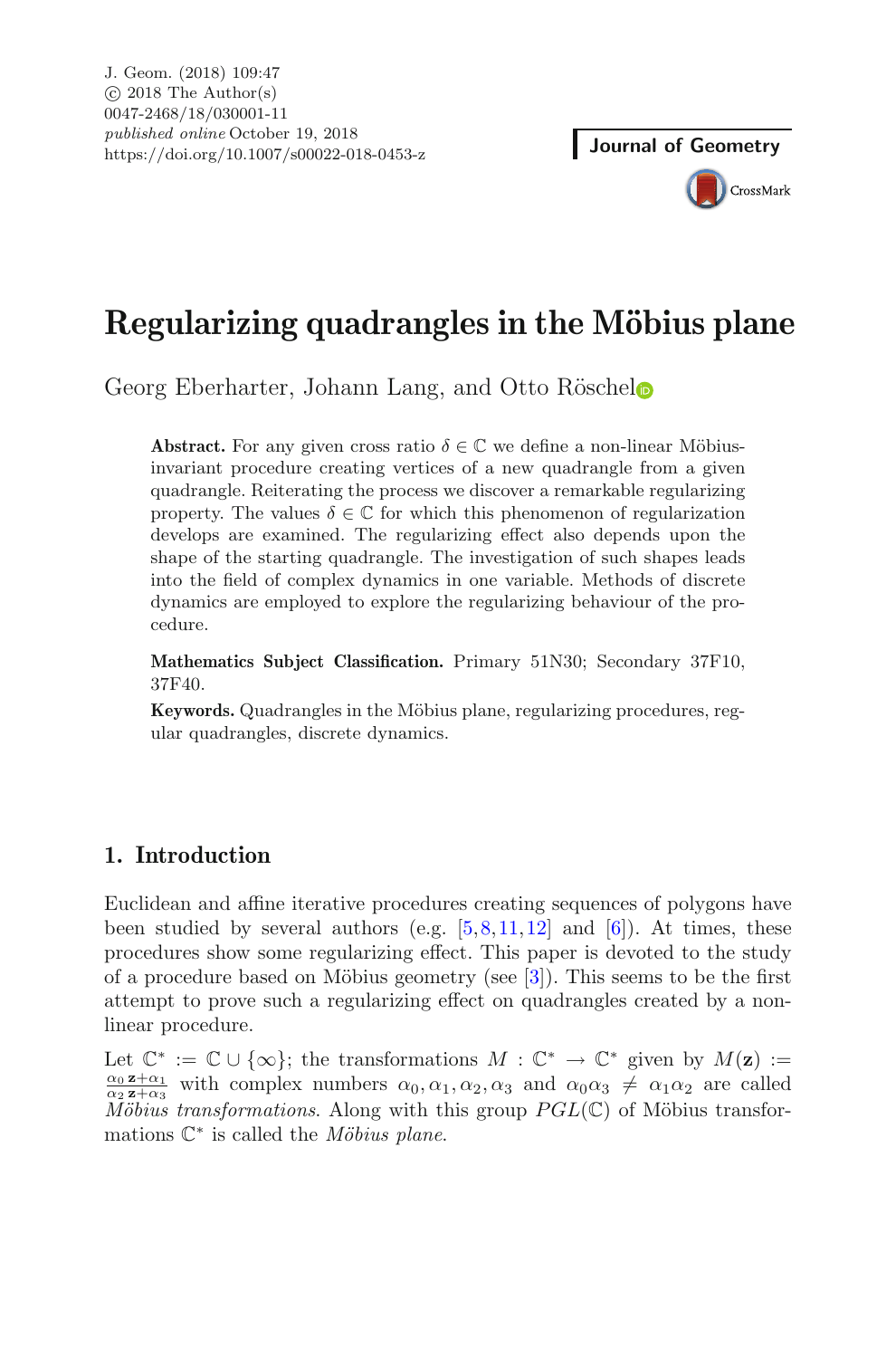A quadrangle is an ordered set  $(\mathbf{p}_0, \mathbf{p}_1, \mathbf{p}_2, \mathbf{p}_3)$  of four points such that its *cross ratio*[1](#page-1-0)

$$
cr(\mathbf{p}_0, \mathbf{p}_1, \mathbf{p}_2, \mathbf{p}_3) := \frac{(\mathbf{p}_0 - \mathbf{p}_3)(\mathbf{p}_1 - \mathbf{p}_2)}{(\mathbf{p}_0 - \mathbf{p}_2)(\mathbf{p}_1 - \mathbf{p}_3)} \in \mathbb{C}^*
$$
(1.1)

is defined. For the cross ratio  $z^* := cr(\mathbf{p}_0, \mathbf{p}_1, \mathbf{p}_2, \mathbf{p}_3)$  we have the following identities:

<span id="page-1-2"></span>
$$
cr(\mathbf{p}_1, \mathbf{p}_2, \mathbf{p}_3, \mathbf{p}_0) = 1 - z^* \quad cr(\mathbf{p}_2, \mathbf{p}_3, \mathbf{p}_0, \mathbf{p}_1) = z^* cr(\mathbf{p}_3, \mathbf{p}_0, \mathbf{p}_1, \mathbf{p}_2) = 1 - z^* \quad cr(\mathbf{p}_3, \mathbf{p}_2, \mathbf{p}_1, \mathbf{p}_0) = z^*
$$
(1.2)

Let  $(\mathbf{p}_0, \mathbf{p}_1, \mathbf{p}_2, \mathbf{p}_3)$  be a quadrangle and M be any Möbius transformation. Then the quadrangle of the image points  $M(\mathbf{p}_i)$  has the same cross ratio  $cr(\mathbf{p}_0, \mathbf{p}_1, \mathbf{p}_2, \mathbf{p}_3) = cr(M(\mathbf{p}_0), M(\mathbf{p}_1), M(\mathbf{p}_2), M(\mathbf{p}_3))$ . On the other hand, if  $(\mathbf{p}_0, \mathbf{p}_1, \mathbf{p}_2, \mathbf{p}_3)$  and  $(\mathbf{q}_0, \mathbf{q}_1, \mathbf{q}_2, \mathbf{q}_3)$  are quadrangles with the same cross ratio there exists a unique Möbius transformation M such that  $M(\mathbf{p}_i) = \mathbf{q}_i$  for  $j = 0, 1, 2, 3$ . The complex number  $z^* = cr(\mathbf{p}_0, \mathbf{p}_1, \mathbf{p}_2, \mathbf{p}_3) \in \mathbb{C}^*$  characterizes a quadrangle  $Q = (\mathbf{p}_0, \mathbf{p}_1, \mathbf{p}_2, \mathbf{p}_3)$  w.r.t. Möbius geometry. The cross ratio  $z^*$ is called the *characteristic cross ratio* of Q or the *shape*[2](#page-1-1) of Q. According to  $(1.2)$  we have

**Lemma 1.1.** For two quadrangles  $(p_0, p_1, p_2, p_3)$  and  $(q_0, q_1, q_2, q_3)$  whose *shapes are*  $z^*$  *and*  $1-z^*$ *, respectively, there exists a Möbius transformation* M  $such that M(\mathbf{p}_0) = \mathbf{q}_1, M(\mathbf{p}_1) = \mathbf{q}_2, M(\mathbf{p}_2) = \mathbf{q}_3, M(\mathbf{p}_3) = \mathbf{q}_0.$ 

The quadrangle Q is called *cyclic* if and only if  $\mathbf{p}_0$ ,  $\mathbf{p}_1$ ,  $\mathbf{p}_2$ ,  $\mathbf{p}_3$  lie on a Möbius circle. A cyclic quadrangle is characterized by a real cross ratio  $z^*$ .

#### **2. New generations of quadrangles**

In this section we define a procedure generating a new quadrangle from a given quadrangle.

<span id="page-1-3"></span>**Definition 2.1.** We select a complex number  $\delta \in \mathbb{C} \setminus \{0, 1\}$ . For a given quadrangle  $(\mathbf{p}_0, \mathbf{p}_1, \mathbf{p}_2, \mathbf{p}_3)$  the *next generation quadrangle*  $(\mathbf{p}_0^*, \mathbf{p}_1^*, \mathbf{p}_2^*, \mathbf{p}_3^*)$  is determined by

<span id="page-1-5"></span>
$$
\delta = cr(\mathbf{p}_j, \mathbf{p}_{j+1}, \mathbf{p}_{j+2}, \mathbf{p}_j^*)
$$
 for  $j = 0, 1, 2, 3.$  (2.1)

Here and in the following paragraphs the index  $j$  is to be interpreted mod 4. The complex number  $\delta$  is referred to as the *construction cross ratio*.

We can also offer an explicit formula for the vertices of the next generation quadrangle:

<span id="page-1-4"></span>
$$
\mathbf{p}_{j}^{*} = \frac{\mathbf{p}_{j}(\mathbf{p}_{j+2} - \mathbf{p}_{j+1}) - \delta \mathbf{p}_{j+1}(\mathbf{p}_{j+2} - \mathbf{p}_{j})}{(\mathbf{p}_{j+2} - \mathbf{p}_{j+1}) - \delta (\mathbf{p}_{j+2} - \mathbf{p}_{j})} \text{ for } j = 0, 1, 2, 3
$$
 (2.2)

<span id="page-1-0"></span><sup>&</sup>lt;sup>1</sup>In fact, there are six ways to define a cross ratio of four points (see [\[4,](#page-10-7) p. 62]). For  $\sigma =$ cr(**p**<sub>0</sub>, **p**<sub>1</sub>, **p**<sub>2</sub>, **p**<sub>3</sub>) the other ways yield one of the following values  $\frac{1}{\sigma}$ ,  $1 - \sigma$ ,  $\frac{1}{1-\sigma}$ ,  $\frac{\sigma}{\sigma-1}$  and  $\sigma-1$ .

<span id="page-1-1"></span> $2$ This definition can be viewed as a Möbius-geometric extension of the *shape* defined in [\[1](#page-10-8)].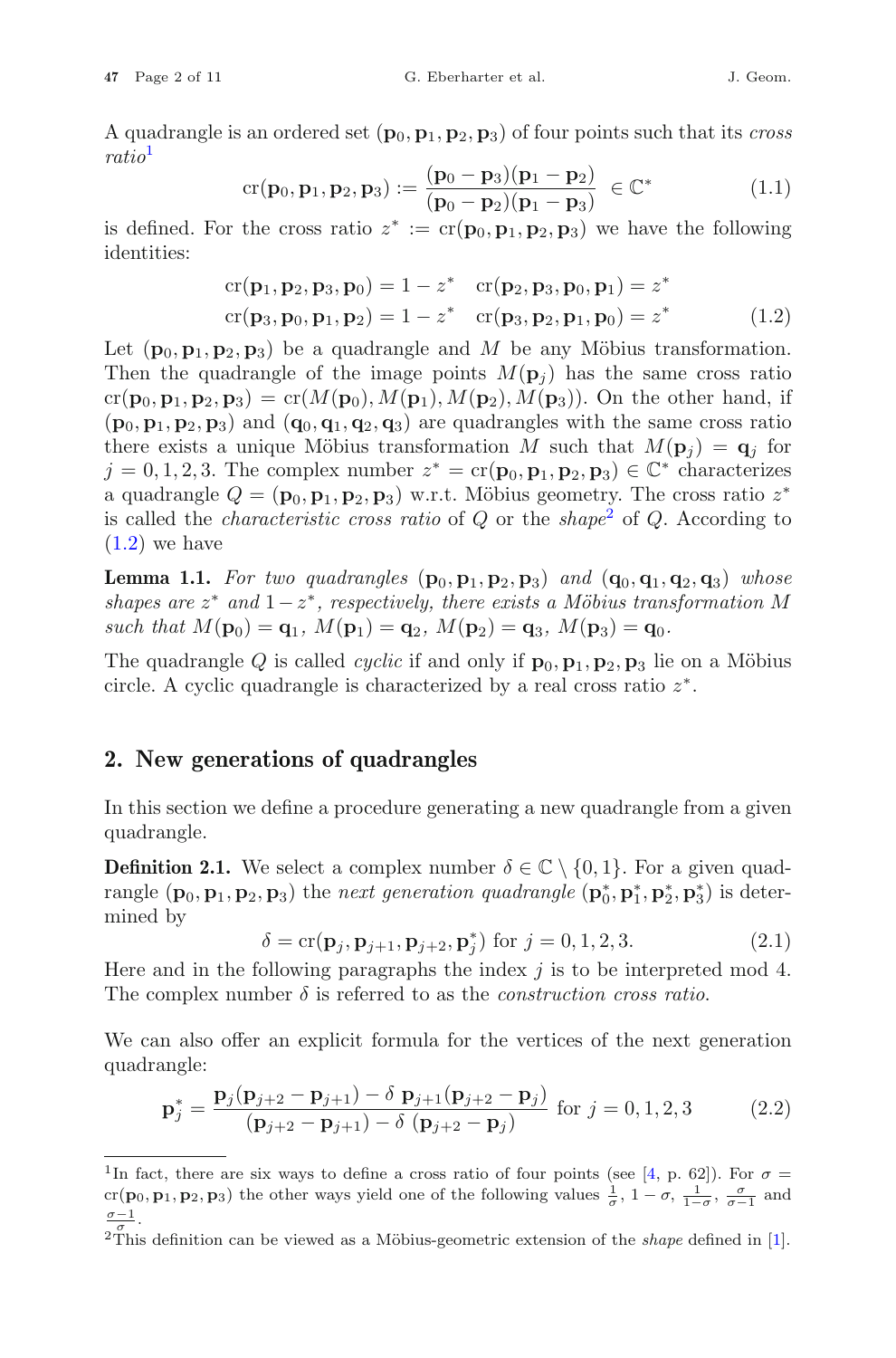

<span id="page-2-0"></span>FIGURE 1 The initial quadrangle  $Q_0 = (\mathbf{p}_0, \mathbf{p}_1, \mathbf{p}_2, \mathbf{p}_3)$  and some of the following generations (scaled and shifted) for three different procedures defined by the construction cross ratios  $\delta_1 = 2.5 + i$ ,  $\delta_2 = 2.5$  and  $\delta_3 = 0.75 + 0.25i$ 

Owing to the invariance of cross ratios with respect to Möbius transformations, Definition [2.1](#page-1-3) yields:

<span id="page-2-1"></span>**Lemma 2.2.** Let  $(\mathbf{p}_0, \mathbf{p}_1, \mathbf{p}_2, \mathbf{p}_3)$  be a quadrangle and M be a Möbius trans*formation. Then the next generation quadrangle to*  $(M(\mathbf{p}_0), M(\mathbf{p}_1), M(\mathbf{p}_2))$ ,  $M(\mathbf{p}_3)$ ) yields the same characteristic cross ratio  $z^*$  as the next generation *quadrangle to*  $(\mathbf{p}_0, \mathbf{p}_1, \mathbf{p}_2, \mathbf{p}_3)$ *: The procedure*  $(2.2)$  *is Möbius invariant.* 

This procedure can be applied iteratively to a starting quadrangle (see Fig. [1\)](#page-2-0). The shape  $z_n$  of the next generation quadrangle  $Q_n = (\mathbf{p}_0^*, \mathbf{p}_1^*, \mathbf{p}_2^*, \mathbf{p}_3^*)$  is fully determined by the chosen construction cross ratio  $\delta$  and the shape  $z_{n-1}$  of the quadrangle  $Q_{n-1} = (\mathbf{p}_0, \mathbf{p}_1, \mathbf{p}_2, \mathbf{p}_3)$ . So we can compute the characteristic cross ratio  $z_n$  of  $Q_n$  straight from the characteristic cross ratio  $z_{n-1}$  of  $Q_{n-1}$ : For pairwise distinct points  $\mathbf{p}_0, \mathbf{p}_1, \mathbf{p}_2$  Lemma [2.2](#page-2-1) tells us that we are entitled to replace the quadrangle  $Q_{n-1} = (\mathbf{p}_0, \mathbf{p}_1, \mathbf{p}_2, \mathbf{p}_3)$  by some prototype  $(0, \infty, 1, z_{n-1})$  with the same characteristic cross ratio  $z_{n-1}$ . For this prototype the vertices of the next generation quadrangle  $Q_n$  are:

$$
\mathbf{p}_0^* = \delta, \quad \mathbf{p}_1^* = \frac{\delta + z_{n-1} - 1}{\delta}, \quad \mathbf{p}_2^* = \frac{z_{n-1}(1-\delta)}{z_{n-1} - \delta}, \quad \mathbf{p}_3^* = \frac{z_{n-1}}{1-\delta} \tag{2.3}
$$

Its corresponding characteristic cross ratio  $f_{\delta}(z_{n-1}) := z_n$  is

<span id="page-2-2"></span>
$$
f_{\delta}(z_{n-1}) = \frac{(1 - z_{n-1})(\delta^2 - \delta + z_{n-1})^2}{(\delta^2 - 2\delta z_{n-1} + z_{n-1})(\delta^2 - 2\delta(1 - z_{n-1}) + 1 - z_{n-1})}.
$$
 (2.4)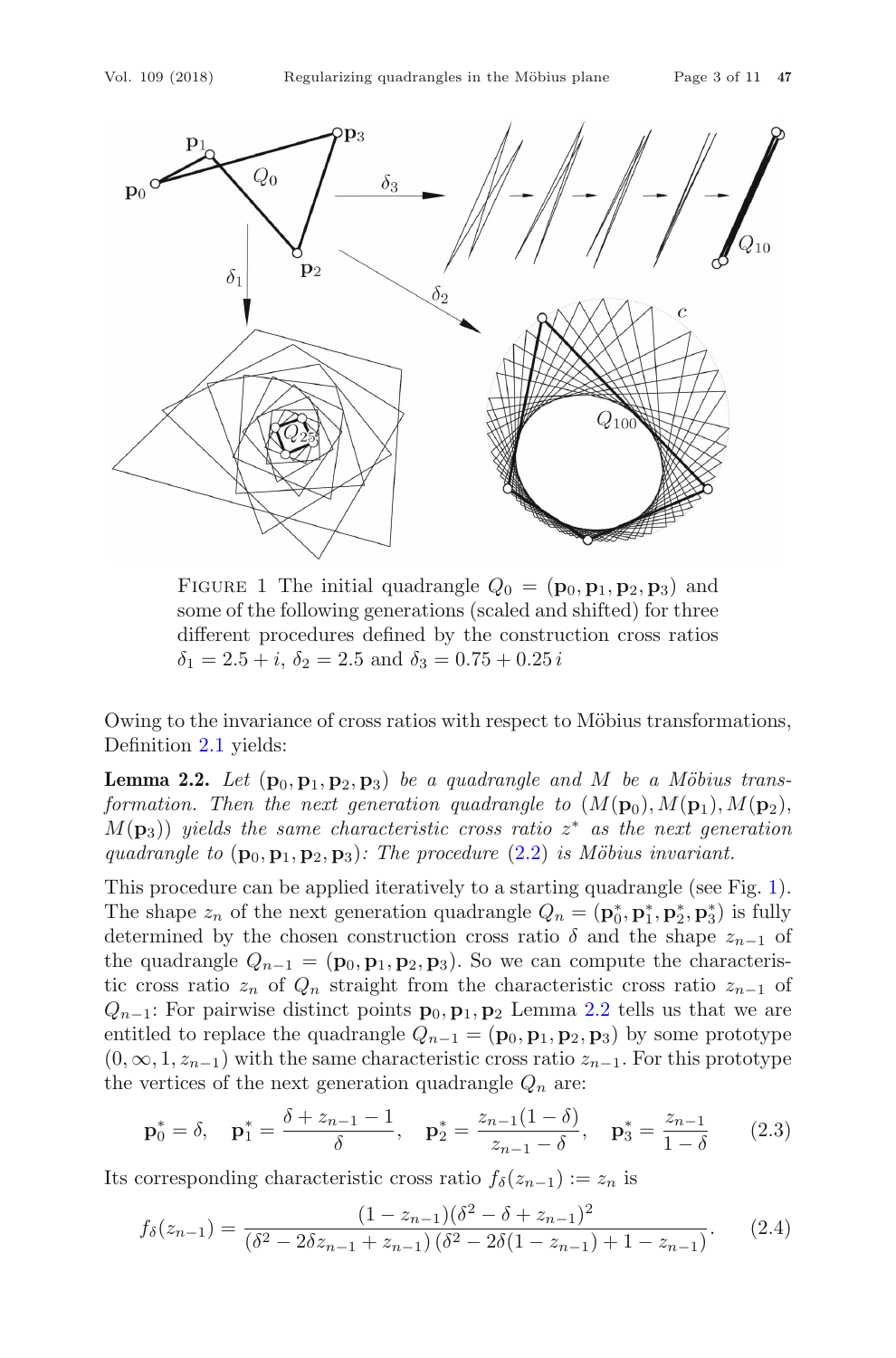The same result can be derived if  $\mathbf{p}_0$ ,  $\mathbf{p}_1$ ,  $\mathbf{p}_2$  are not pairwise distinct. This formula can also be viewed as an iteration rule enabling us to compute  $z_n = f_\delta^n(z_0)$  from the shape  $z_0$  of a starting quadrangle  $Q_0$ . According to our construction it is clear that the following functional equations apply:

<span id="page-3-3"></span>
$$
f_{\delta}(1-z) = 1 - f_{\delta}(z) \text{ and } f_{1-\delta}(z) = f_{\delta}(z) \ \forall (\delta, z) \in \mathbb{C} \times \mathbb{C}^* \tag{2.5}
$$

## **3. Regular quadrangles**

A quadrangle  $(\mathbf{p}_0, \mathbf{p}_1, \mathbf{p}_2, \mathbf{p}_3)$  is called *regular* (in the sense of Möbius Geome-try) if the values [\(1.2\)](#page-1-2) are equal:  $z^* = 1 - z^*$ . Obviously, this yields two kinds of regular quadrangles:  $z^* = \frac{1}{2}$  and  $z^* = \infty$ . For the cross ratio  $z^* = \frac{1}{2}$  we can think of the example  $(1, i, -1, -i)$  which reminds us of a square. This first kind of regular quadrangles is sometimes referred to as *harmonic quadrangle*[3](#page-3-0) (see [\[4](#page-10-7), p. 63]). As for  $z^* = \infty$  (second kind), we can think of the example  $(1, -1, 1, -1)$ . The next generation quadrangle  $Q_n$  of a regular quadrangle  $Q_{n-1}$  is again regular of the same kind.

<span id="page-3-1"></span>**Definition 3.1.** An infinite sequence of quadrangles  $Q_0, Q_1, \ldots$  created by  $(2.2)$ is said to be regularizing if the sequence  $(2.4)$  of the corresponding shapes  $z_0, z_1, \ldots$  converges to  $\frac{1}{2}$  or  $\infty$ :  $\lim_{n \to \infty} z_n \in {\frac{1}{2}, \infty}$ .

The explicit formula [\(2.2\)](#page-1-4) enables us to implement the procedure and to apply it to particular examples of quadrangles. Mind that the image of a regular quadrangle will not necessarily appear *regular* in terms of Euclidean geometry in  $\mathbb{R}^2$ ; after all, the setting is Möbius Geometry. Apart from this, *Regularization* (see Definition [3.1\)](#page-3-1) does not mean that the quadrangle  $Q_n$  tends towards some regular limit quadrangle. It may well be that the sequence  $Q_0, Q_1, \ldots$  of quadrangles shrinks towards a degenerate quadrangle  $(\mathbf{p}, \mathbf{p}, \mathbf{p}, \mathbf{p})$  with  $\mathbf{p} \in \mathbb{C}^*$ . Even in such a case the regularizing property in terms of Definition [3.1](#page-3-1) might still apply<sup>[4](#page-3-2)</sup>; see also Fig. [1.](#page-2-0)

In Fig. [1](#page-2-0) the initial quadrangle  $Q_0 = (\mathbf{p}_0, \mathbf{p}_1, \mathbf{p}_2, \mathbf{p}_3)$  has the shape  $z_0 \approx$ <sup>1</sup>.168−0.345i. The three illustrated procedures are defined by the construction cross ratios  $\delta_1 = 2.5+i$ ,  $\delta_2 = 2.5$  and  $\delta_3 = 0.75+0.25i$ . They behave differently:

- For  $\delta_1$  we get the shape  $z_{25} \approx 0.526 0.007 i$  for the highlighted quadrangle  $Q_{25}$ ; the procedure regularizes towards the shape  $z^* = \frac{1}{2}$ . The quadrangles, while getting more and more regular of first kind, keep shrinking from generation to generation towards a point.
- For  $\delta_2$  the quadrangle  $Q_{100}$  is highlighted; its shape is  $z_{100} \approx 0.5 + 1.87 \times$  $10^{-11} i$ . The procedure again regularizes towards the shape  $z^* = \frac{1}{2}$ . The circumcircles of any three distinct points of the quadrangles tend towards

<sup>&</sup>lt;sup>3</sup>If we went for another definition of the cross ratio where  $z^*$  is replaced by  $\frac{z^*-1}{z^*}$ , the value

<span id="page-3-2"></span><span id="page-3-0"></span>turns into  $-1$ , which evokes the term *harmonic*.<br><sup>4</sup>The point **p** can even be the element  $\infty \in \mathbb{C}^*$ ; this is when the quadrangle apparently 'explodes' from the Euclidean point of view.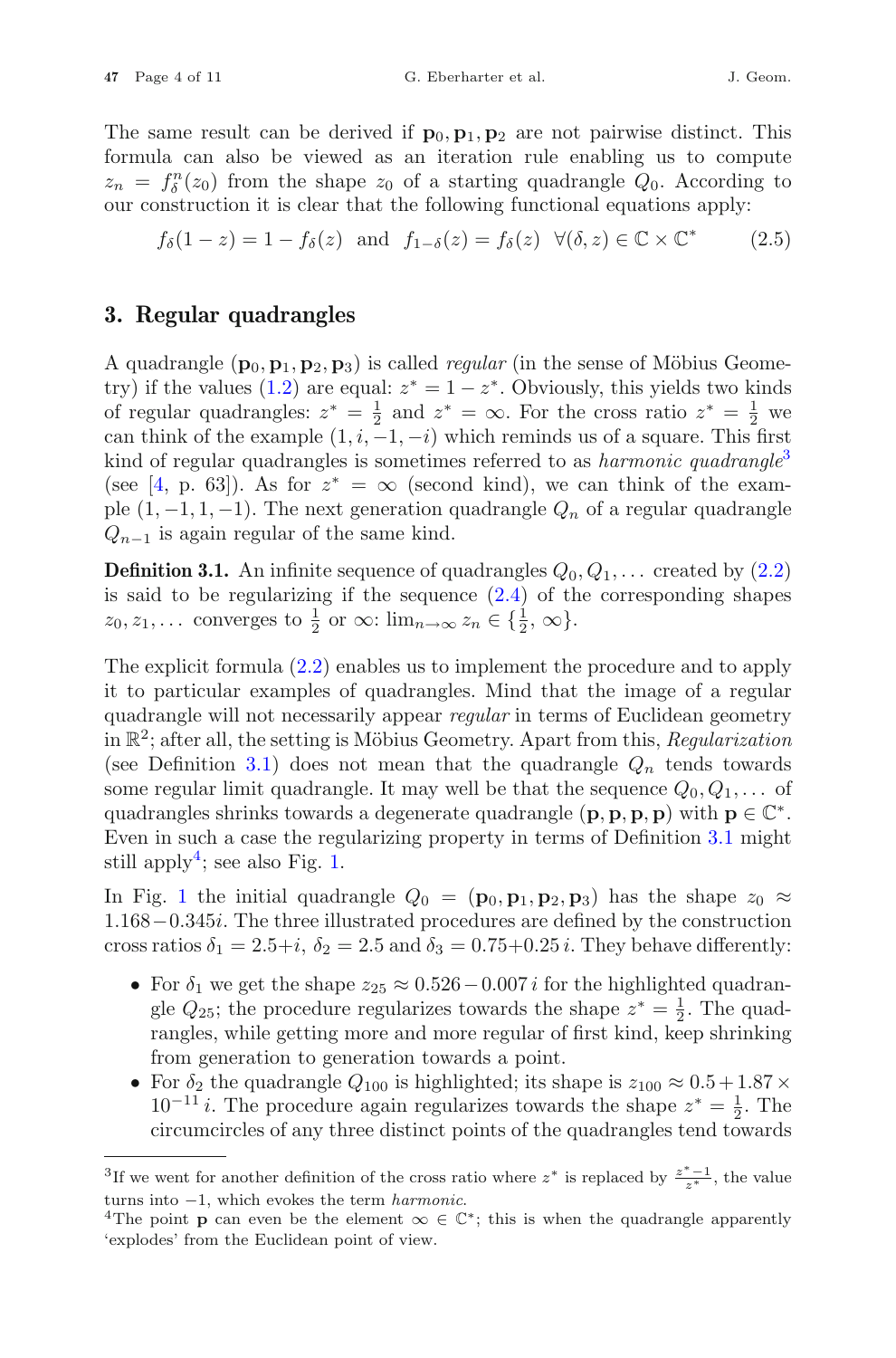one limit circle c. The points of the quadrangles asymptotically approach that Möbius circle  $c$ , but still there does not exist any limit quadrangle.

• For  $\delta_3$  the procedure regularizes towards  $z^* = \infty$ . The quadrangle  $Q_{10}$  is highlighted; its shape is  $z_{10} \approx -715.48 + 637.32 i$ .

Whether or not the process  $(2.2)$  regularizes may depend on the construction cross ratio  $\delta$  as well as on the characteristic cross ratio (shape)  $z_0$  of the starting quadrangle. In order to examine the behaviour we need not compute the points of the sequence of quadrangles via [\(2.2\)](#page-1-4) explicitly. According to Definition [3.1](#page-3-1) we instead study the function  $(2.4)$ ; this way we zero in on the behaviour of the shape.

### **4. The rational iteration and its fixed points**

Along with the emergence of  $f_{\delta}(z)$  (see Equation [\(2.4\)](#page-2-2)) we have arrived in the realm of complex-valued rational iteration (see also [\[2](#page-10-9)] and [\[7](#page-10-10)]). The functional equations  $(2.5)$  inspire the substitutions

$$
\zeta := 2z - 1, \ \gamma := (2\delta - 1)^2 \text{ and } R_{\gamma}(\zeta) := (f_{\delta}(z) + 1)/2.
$$
 (4.1)

In terms of  $\zeta$  and  $\gamma$  the iteration [\(2.4\)](#page-2-2) now reads:

<span id="page-4-0"></span>
$$
R_{\gamma}(\zeta) = \frac{\zeta \left[ (3 - \gamma)(1 + \gamma) - 4\zeta^2 \right]}{(1 + \gamma)^2 - 4\gamma \zeta^2}
$$
(4.2)

Properties of the discrete dynamical system defined by  $R_{\gamma}$  have a direct impact on the geometry of our iterative procedure defined in  $(2.1)$  and  $(2.2)$ . This is why we focus on the behaviour of this system in the next few sections.

The function  $R_{\gamma}$  is rational of degree  $d = 3$  with  $R_{\gamma}(-\zeta) = -R_{\gamma}(\zeta)$  for all  $\gamma \in \mathbb{C} \setminus \{\pm 1, 0\}$  and  $\zeta \in \mathbb{C}^*$ . For  $\gamma = \pm 1$  we get  $R_{\pm 1}(\zeta) = \pm \zeta \quad \forall \zeta \in \mathbb{C}^*$ ; we exclude the cases  $\gamma = \pm 1$  from now on. For  $\gamma = 0$  the function is even a cubic polynomial  $R_0(\zeta) = \zeta(3 - 4\zeta^2)$ .

Every limit value  $\zeta$  of a rational iteration [\(4.2\)](#page-4-0) has to be a fixed point. So we first go for the set of fixed points of  $R_{\gamma}$ :

$$
t_0 = \infty
$$
,  $t_1 = 0$ ,  $t_{2,3} = \pm \sqrt{(1 + \gamma)/2}$  (4.3)

 $t_0$  and  $t_1$  are the values relating to the shape-values  $\infty$  and  $1/2$  of regular quadrangles. The two fixed points  $t_{2,3}$ , however, are different from  $t_0, t_1$  due to  $\gamma \neq -1$ ; they also characterize quadrangles  $Q_0$  that keep their shape during all subsequent steps of iteration.

According to  $[2, p. 99]$  $[2, p. 99]$  and  $[7, p. 45]$  $[7, p. 45]$  we check whether one of the fixed points can be attracting. A fixed point  $t \in \mathbb{C}$  of  $R_{\gamma}$  is called *attracting* if and only if  $|R'_{\gamma}(t)| < 1$  (*repelling* if and only if  $|R'_{\gamma}(t)| > 1$ ). The infinite fixed point  $t = \infty$  of  $R_{\gamma}$  is called *attracting* (*repelling*) if and only if  $G_{\gamma}(\zeta) := 1/R_{\gamma}(1/\zeta)$ is attracting (repelling) at  $\zeta = 0$ . The *basin of attraction*  $A_t$  of an attracting fixed point  $t \in \mathbb{C}^*$  is the set of points  $\zeta \in \mathbb{C}^*$  with  $\lim_{n \to \infty} R_{\gamma}^n(\zeta) = t$ .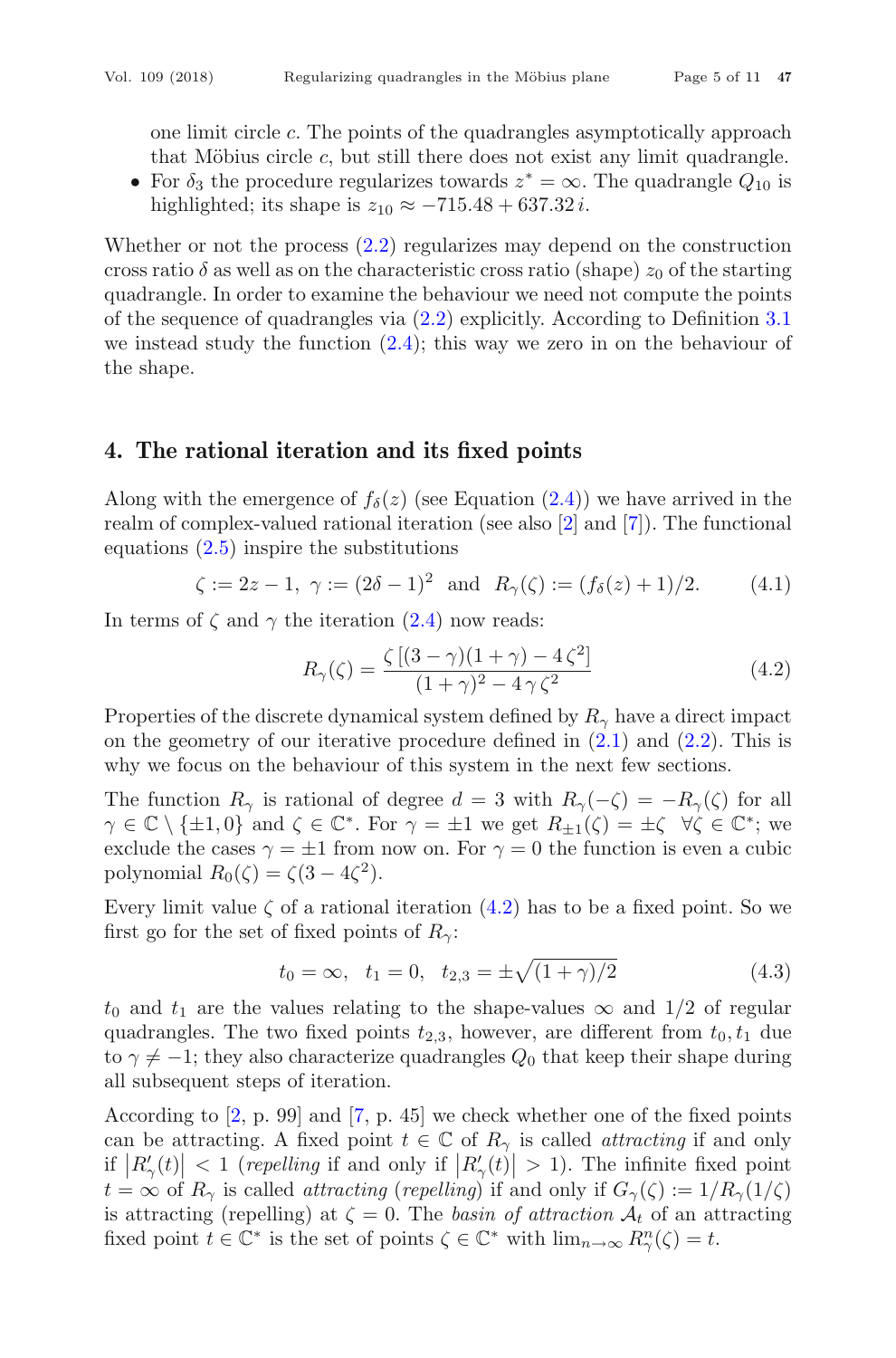For any attracting fixed point t there exists a neighbourhood  $U \subset \mathbb{C}^*$  of t such that for all  $\zeta \in U$  we have  $\lim_{n \to \infty} R_{\gamma}^n(\zeta) = t$ . In order to determine the local behaviour of  $R_{\gamma}(\zeta)$  at the fixed points we consider the derivatives

<span id="page-5-0"></span>
$$
R'_{\gamma}(t_0) = G'_{\gamma}(0) = \gamma
$$
,  $R'_{\gamma}(t_1) = \frac{3-\gamma}{1+\gamma}$  and  $R'_{\gamma}(t_{2,3}) = -3$ . (4.4)

From [\(4.4\)](#page-5-0) we infer that for all  $\gamma \in \mathbb{C} \setminus \{\pm 1\}$  the two fixed points  $t_{2,3}$  are repelling.  $t_0$  is attracting if and only if  $\gamma \in C_0$ ,  $t_1$  is attracting if and only if  $\gamma \in C_1$  with:

<span id="page-5-3"></span>
$$
C_0 := \{ \gamma \in \mathbb{C} \mid |\gamma| < 1 \}
$$
\n
$$
C_1 := \{ \gamma \in \mathbb{C} \mid \left| \frac{3 - \gamma}{1 + \gamma} \right| < 1 \} = \{ \gamma \in \mathbb{C} \mid Re(\gamma) > 1 \} \tag{4.5}
$$

The two domains  $C_0$  and  $C_1$  are disjoint.

It can also happen that an iteratively generated sequence of points is heading towards a periodic orbit; these are *cycles of length*  $n \geq 2$  relating to fixed points of  $R_{\gamma}^{n}(z)$  that are not fixed points of  $R_{\gamma}^{m}(z)$  for any  $m \in \{1, ..., n-1\}$ . Such a cycle is called *attracting* (*repelling*) if and only if it contains an attracting (a repelling) fixed point of  $R_\gamma^n$ .

Due to  $R_{\gamma}(\pm 1) = \mp 1$  the pair  $(-1, 1) \in \mathbb{C}^{*2}$  is one example of a cycle of length 2. For this cycle we have

<span id="page-5-2"></span>
$$
(R_{\gamma}^{2})'(-1) = (R_{\gamma}^{2})'(1) = ((3+\gamma)/(1-\gamma))^{4}.
$$
 (4.6)

Hence, this cycle is attracting if and only if  $\gamma \in \tilde{C} := \{ \gamma \in \mathbb{C} \mid Re(\gamma) < \infty \}$  $-1$ }; this domain  $\tilde{C}$  is disjoint from both,  $C_0$  and  $C_1$ . Additionally, we have  $(R_{\gamma}^{n})'(\pm 1) = (R'_{\gamma}(\pm 1))^{n}$  which will be of importance in Sect. [6.](#page-6-0)

In the following sections we lock a value  $\gamma$  in one of the domains  $C_0$  or  $C_1$ . Then, either  $t_0 = \infty$  or  $t_1 = 0$ , is an attracting fixed point of the rational function  $R_{\gamma}$  given by [\(4.2\)](#page-4-0). The other fixed points are repelling, though there might well exist further attracting cycles of  $R_{\gamma}$ .

#### **5. Critical points and basins of attraction**

According to [\[2,](#page-10-9) p. 43] a point  $\zeta$  is called a *critical point* of  $R_{\gamma}(\zeta)$  if and only if  $R_{\gamma}$  fails to be injective in any neighbourhood of  $\zeta$  and  $R_{\gamma}$  is not constant. As  $R_{\gamma}$  is rational of degree  $d = 3$  there are at most  $2d-2 = 4$  critical points in  $\mathbb{C}^*$ . Candidates for critical points are the zeroes of  $R'_\gamma$ . The poles of  $R_\gamma$  and the point  $\infty$  deserve particular care. For the polynomial case  $\gamma = 0$  the function  $R_0(\zeta)$  has only the critical points  $c_{0,1} = \pm \frac{1}{2}$  and  $c_{2,3} = \infty$ . In all other cases  $(\gamma \notin \{0, \pm 1\})$  we get the following four critical points:

<span id="page-5-1"></span>
$$
c_{0,1} = \pm (1+\gamma)/2, \quad c_{2,3} = \pm \sqrt{(3+2\gamma-\gamma^2)/(4\gamma)} \tag{5.1}
$$

As we excluded  $\gamma = -1$  we have  $c_0 \neq c_1$  and  $R_\gamma(c_{0,1}) = \pm 1$ . Apart from the polynomial case  $\gamma = 0$  we have one further exceptional case  $\gamma = 3$  where we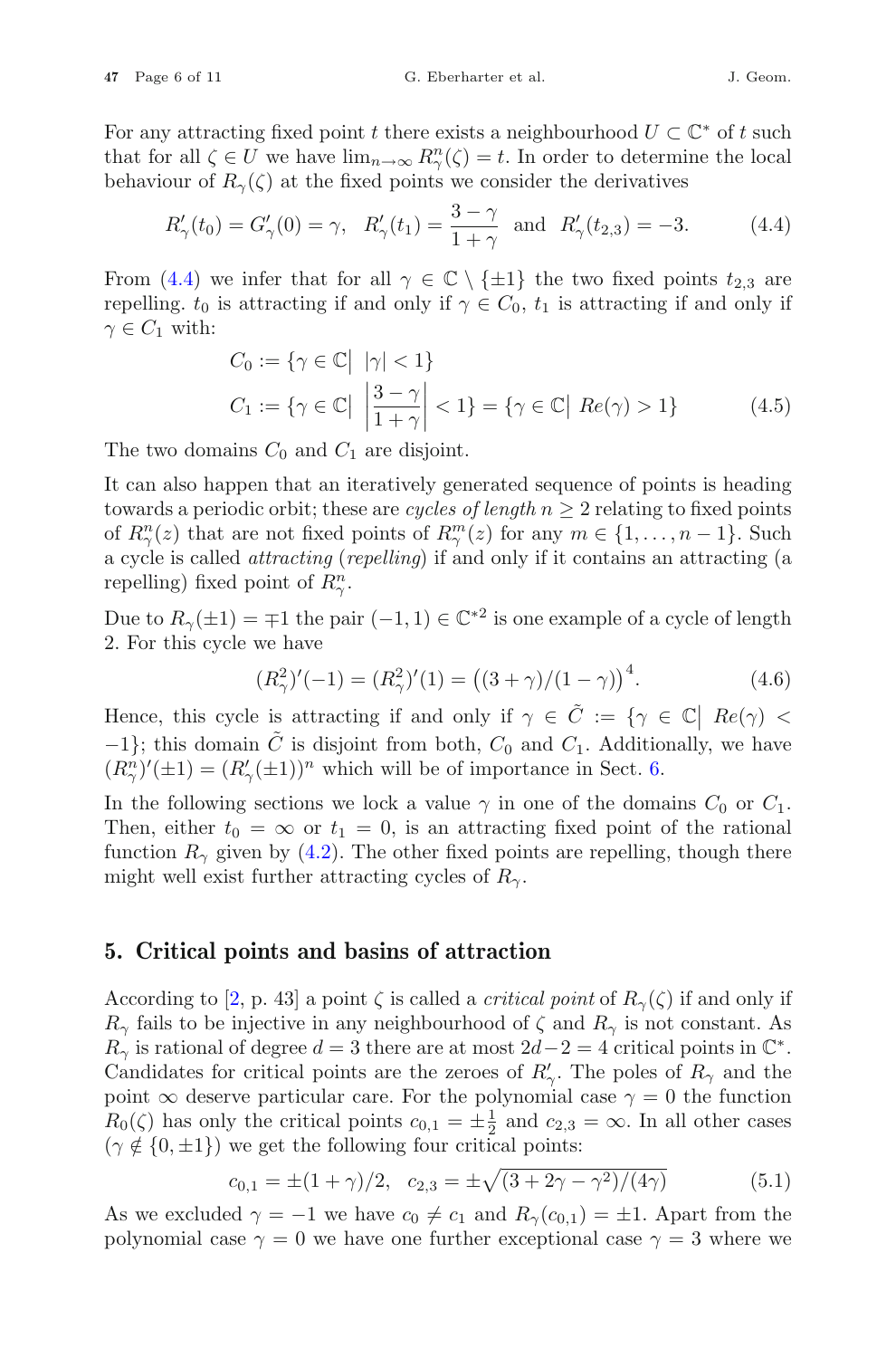get  $c_2 = c_3 = 0 = t_1$ ; the fixed point  $t_1$  happens to be a critical point. For the polynomial case  $\gamma = 0$  the same thing occurs to  $t_0 = c_2 = c_3 = \infty$ .

For all  $\gamma \neq \pm 1$  the points  $c_0, \ldots, c_3$  are the four critical points for  $R_\gamma$  (counted with multiplicity). Any basin of attraction for attracting cycles or fixed points has to contain at least one critical point of  $R_{\gamma}$  (see [\[2,](#page-10-9) p. 194] or [\[7](#page-10-10), p. 82]). As the critical points  $c_0$  and  $c_1$  are mapped into the points of the fixed cycle  $(-1, 1)$  of length 2 the first two critical points cannot belong to basins of attraction for the fixed points  $t_0 = \infty$  or  $t_1 = 0$ . The remaining two critical points  $c_{2,3}$  are symmetric with respect to the point 0. From the symmetry of  $R_{\gamma}$  we can see: For  $\lim_{n\to\infty} R_{\gamma}^n(c_2) = q$  we have  $\lim_{n\to\infty} R_{\gamma}^n(c_3) = -q$ . For values q with  $q = -q$  we can conclude that  $c_2$  and  $c_3$  indulge in the very same behaviour: If one of them lies in the basin of attraction of  $t_0$ , so will the other one. The same holds for  $t_1$ . We arrive at one of the following three cases:

- 1. Let  $\gamma$  be locked in  $C_0$ ; then  $t_0$  is a point of attraction and  $c_2, c_3$  are both contained in the basin of attraction  $\mathcal{A}_{\infty}$  of  $t_0 = \infty$ .
- 2. Let  $\gamma$  be locked in  $C_1$ ; then  $t_1$  is a point of attraction and  $c_2, c_3$  are both contained in the basin of attraction  $\mathcal{A}_0$  of  $t_1 = 0$ .
- 3. If  $\gamma$  is locked anywhere outside of  $C_0 \cup C_1 \cup \{\pm 1\}$  the *same behaviour statement* from above does not apply any more:  $c_2$  and  $c_3$  could well lie in different basins of attraction. These basins cannot belong to fixed points as the fixed points are repelling in this case.

According to [\[2](#page-10-9), p. 194] we can be sure that in the cases 1 and 2 there are no further attracting cycles of any length. Thus, we have

**Theorem 5.1.** *For*  $\gamma \in C_0 \subset \mathbb{C}$  *the only point of attraction of*  $R_\gamma$  *is*  $t_0 = \infty$ *. For*  $\gamma \in C_1 \subset \mathbb{C}$  *the only point of attraction is*  $t_1 = 0$ *. In any of these cases there exist no further attracting fixed points or cycles of any length.*

In each of the cases 1 and 2 there is only one basin of attraction of the corresponding fixed point. This does not mean, though, that any point  $\zeta \in \mathbb{C}^*$ converges to  $t_0$  or  $t_1$ ; the exceptions will be described further on.

## <span id="page-6-0"></span>**6. The sets of Fatou and Julia**

We follow [\[2,](#page-10-9) p. 50] and define: The family of functions  $\{R_{\gamma}^{n} | n \in \mathbb{N}\}$  is called *equicontinuous* at  $\tilde{z}$  if and only if

$$
\forall \varepsilon > 0 \; \exists \; \alpha > 0 \text{ and } N_0 \in \mathbb{N} : \forall z \in \mathbb{C}^*, \forall n \ge N_0
$$
  
such that  $|z - \tilde{z}| < \alpha \Rightarrow |R_{\gamma}^n(z) - R_{\gamma}^n(\tilde{z})| < \varepsilon.$  (6.1)

The *Fatou set*  $\mathcal{F}_{\gamma}$  of  $R_{\gamma}$  is the maximal open subset of  $\mathbb{C}^*$  (see [\[2,](#page-10-9) p. 50] or [\[7,](#page-10-10) p. 40]) on which the sequence  $R_{\gamma}^{n}$  is equicontinuous. The *Julia set*  $\mathcal{J}_{\gamma}$  is the complementary set  $\mathcal{J}_{\gamma} = \mathbb{C}^* \setminus \mathcal{F}_{\gamma}$ .

Obviously, the sequence  $R^n_\gamma$  is not equicontinuous at repelling fixed points or repelling cycles: Such points are contained in the Julia set  $\mathcal{J}_{\gamma}$ .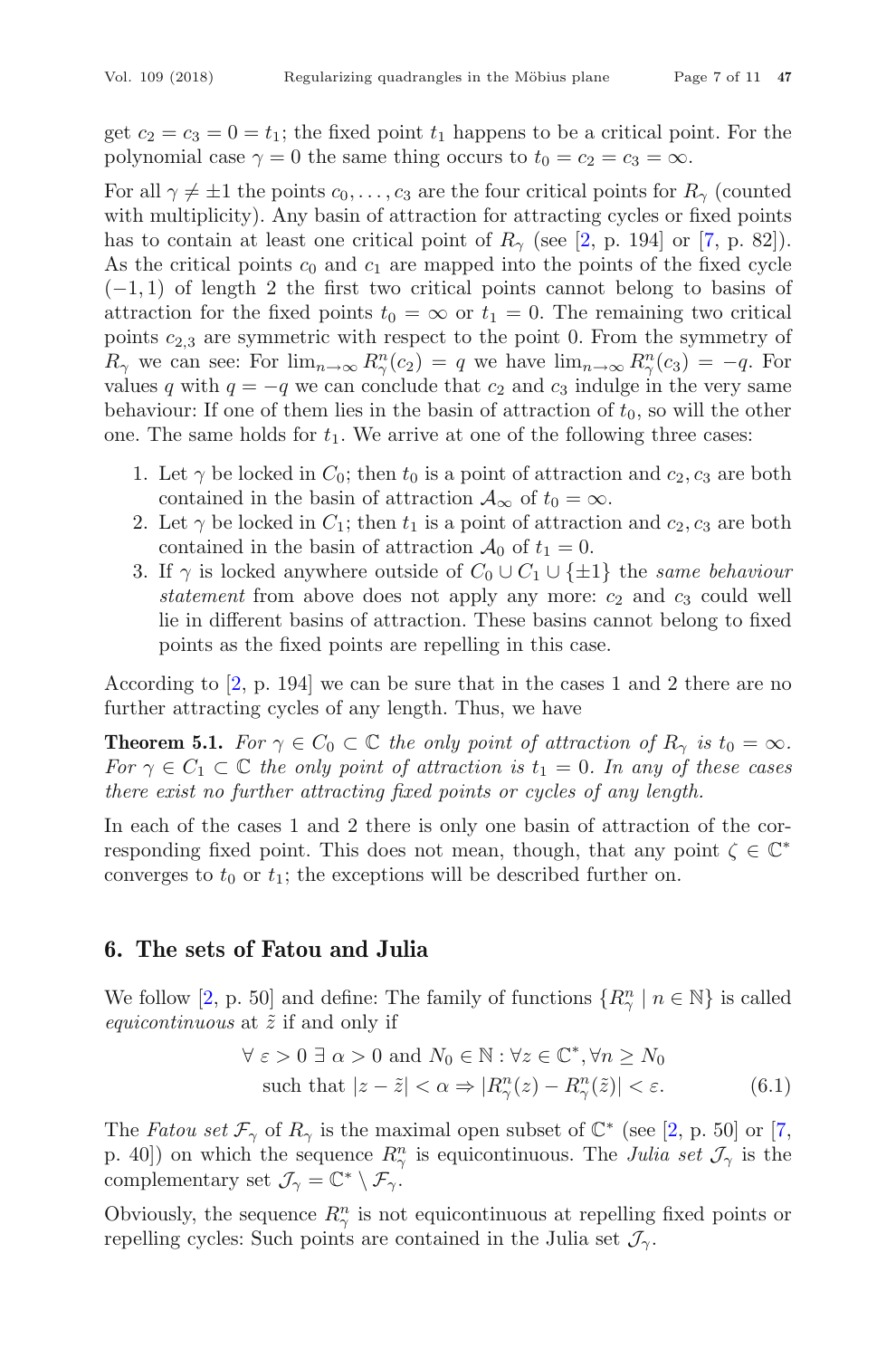

<span id="page-7-1"></span>FIGURE 2 The Julia set  $\mathcal{J}_{\gamma}$  for  $\gamma = 0.96 \left( \cos \frac{3\pi}{4} + i \sin \frac{3\pi}{4} \right)$ .<br>Here  $t_0 = \infty$  is the attracting fixed point, the three marked Here  $t_0 = \infty$  is the attracting fixed point, the three marked points  $-1$ , 0 and 1 belong to  $\mathcal{J}_{\gamma}$ . The diamond-shaped symbols indicate the critical points  $c_0, \ldots, c_3$ , the squares mark the two finite preimages of  $\infty$ . According to Theorem [6.1](#page-7-0)  $\mathcal{J}_{\gamma}$  has a diameter  $\leq 2 \times 4.6$ 

If  $\gamma$  lies in  $C_0$  the set  $\{-1,0,1\}$  is contained in the Julia set  $\mathcal{J}_{\gamma}$  and  $\mathcal{F}_{\gamma} = \mathcal{A}_{\infty}$ . If  $\gamma$  lies in  $C_1$  the set  $\{-1, 1, \infty\}$  is contained in the Julia set  $\mathcal{J}_{\gamma}$  and  $\mathcal{F}_{\gamma} = \mathcal{A}_0$ . The following result sheds some light on the Fatou set  $\mathcal{F}_{\gamma}$  and the Julia set  $\mathcal{J}_{\gamma}$  for  $\gamma \in C_0$ ; the proof is straightforward:

<span id="page-7-0"></span>**Theorem 6.1.** *For*  $\gamma \in C_0$  *and*  $|z| > M_\gamma := \max\{\sqrt{\frac{3}{2}}, \sqrt{\frac{|1+\gamma|(|1+\gamma|+|3-\gamma|)}{4(1-|\gamma|)}}\}$  *we have*  $|R_{\gamma}(z)| \geq q |z|$  *with some real*  $q > 1$ *.* 

One property of the Fatou set  $\mathcal{F}_{\gamma}$  is that, for  $\gamma \in C_0$ , it contains the subset  $\{z \in \mathbb{C}^* \mid |z| > M_\gamma\}$  - the respective Julia set  $\mathcal{J}_\gamma$  is bounded. The Julia set  $\mathcal{J}_\gamma$ (see [\[2](#page-10-9), p. 71]) is the closure of the backward orbit  $O^-(z) := \{w \in \mathbb{C}^* | \exists n >$ 0 with  $R_{\gamma}^n(w) = z$  for any  $z \in \mathcal{J}_{\gamma}$ . This property can be used to visualize the Julia set  $\mathcal{J}_{\gamma}$  in any of the two aforementioned cases  $\gamma \in C_0$  and  $\gamma \in C_1$ . Figures [2](#page-7-1) and [3](#page-8-0) refer to  $\gamma \in C_0$  and  $\gamma \in C_1$ , respectively; the Julia set  $\mathcal{J}_{\gamma}$  is displayed in black.<sup>[5](#page-7-2)</sup>

A brief look at the Figs. [2](#page-7-1) and [3](#page-8-0) implores the question: Are the Julia sets  $\mathcal{J}_{\gamma}$ connected, disconnected or do we encounter the phenomenon of a Cantor Set (compare [\[2](#page-10-9), p. 227])? Due to numerical observations for particular values of  $\gamma$  we can imply that the preconditions for [\[9,](#page-10-11) Theorem 2.2] are fulfilled: For the considered values of  $\gamma$  the Julia set  $\mathcal{J}_{\gamma}$  is connected. Without being able

<span id="page-7-2"></span><sup>&</sup>lt;sup>5</sup>The shading in the Fatou set  $\mathcal{F}_{\gamma}$  in both Figs. [2](#page-7-1) and [3](#page-8-0) was generated by means of Wolfram Mathematica 11.0. The centers of the spots in  $\mathcal{F}_{\gamma}$  in Fig. [2](#page-7-1) are the reverse iterates of the point  $\infty$ . The grey spots in Fig. [3](#page-8-0) relate to the reverse iterates of 0.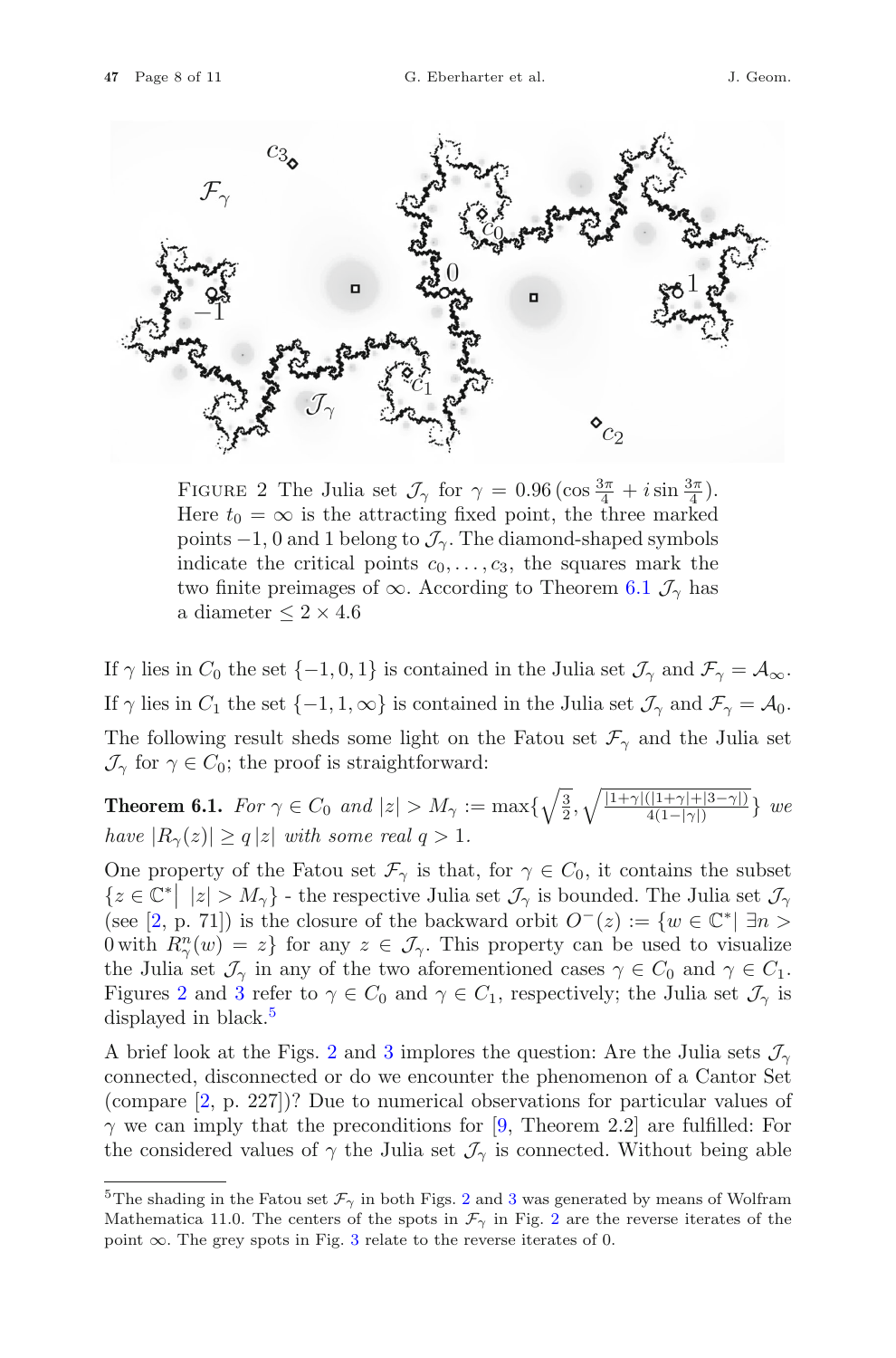

<span id="page-8-0"></span>FIGURE 3 The Julia set  $\mathcal{J}_{\gamma}$  for  $\gamma = 2.25(\cos \frac{\pi}{4} + i \sin \frac{\pi}{4})$ . Here  $t_1 = 0$  is the attracting point, the points  $-1$ , 1 and  $\infty$  belong  $t_1 = 0$  is the attracting point, the points  $-1$ , 1 and  $\infty$  belong to  $\mathcal{J}_{\gamma}$ 

to deliver a general proof, we conjecture that the Julia set  $\mathcal{J}_{\gamma}$  is connected for all  $\gamma \in C_0 \cup C_1$ .

The critical values of  $R_{\gamma}$  are the images  $v_j := R(c_j)$   $(j = 0, \ldots, 3)$  of critical points  $c_j$  (see [\(5.1\)](#page-5-1)). According to [\[10](#page-10-12), Theorem B] a sufficient condition for the Julia set  $\mathcal{J}_{\gamma}$  to be of Lebesgue measure 0 is

<span id="page-8-1"></span>
$$
\sum_{n\geq 0} \left| (R_{\gamma}^n)'(v) \right|^{-1} < \infty \tag{6.2}
$$

for those critical values  $v \in \mathcal{J}_{\gamma}$  that are not in the backward orbit of a critical point. In our case the critical values to be considered are  $v_{0,1} = \pm 1$ . With  $(4.6)$  the expression  $(6.2)$  is a geometric series. In fact, it is convergent exactly for all  $\gamma \in \mathbb{C}$  that are not contained in the closure of C. As this holds for all  $\gamma \in C_0 \cup C_1$  we can be sure that the Lebesgue measure of the respective Julia set  $\mathcal{J}_{\gamma}$  is zero.

Now we remember our primary issue of regularization. We transcribe the results on the discrete dynamical system  $R_{\gamma}$  and interpret them accordingly:

**Theorem 6.2.** *The procedure established in Definition* [2.1](#page-1-3)*, employed iteratively, has the following regularization properties:*

• *If the construction cross ratio*  $\delta$  *delivers*  $\gamma = (2\delta - 1)^2$  *in*  $C_0 \subset \mathbb{C}$  *and the shape*  $z_0$  *of the initial quadrangle provides a value*  $\zeta = 2z_0 - 1$  *lying*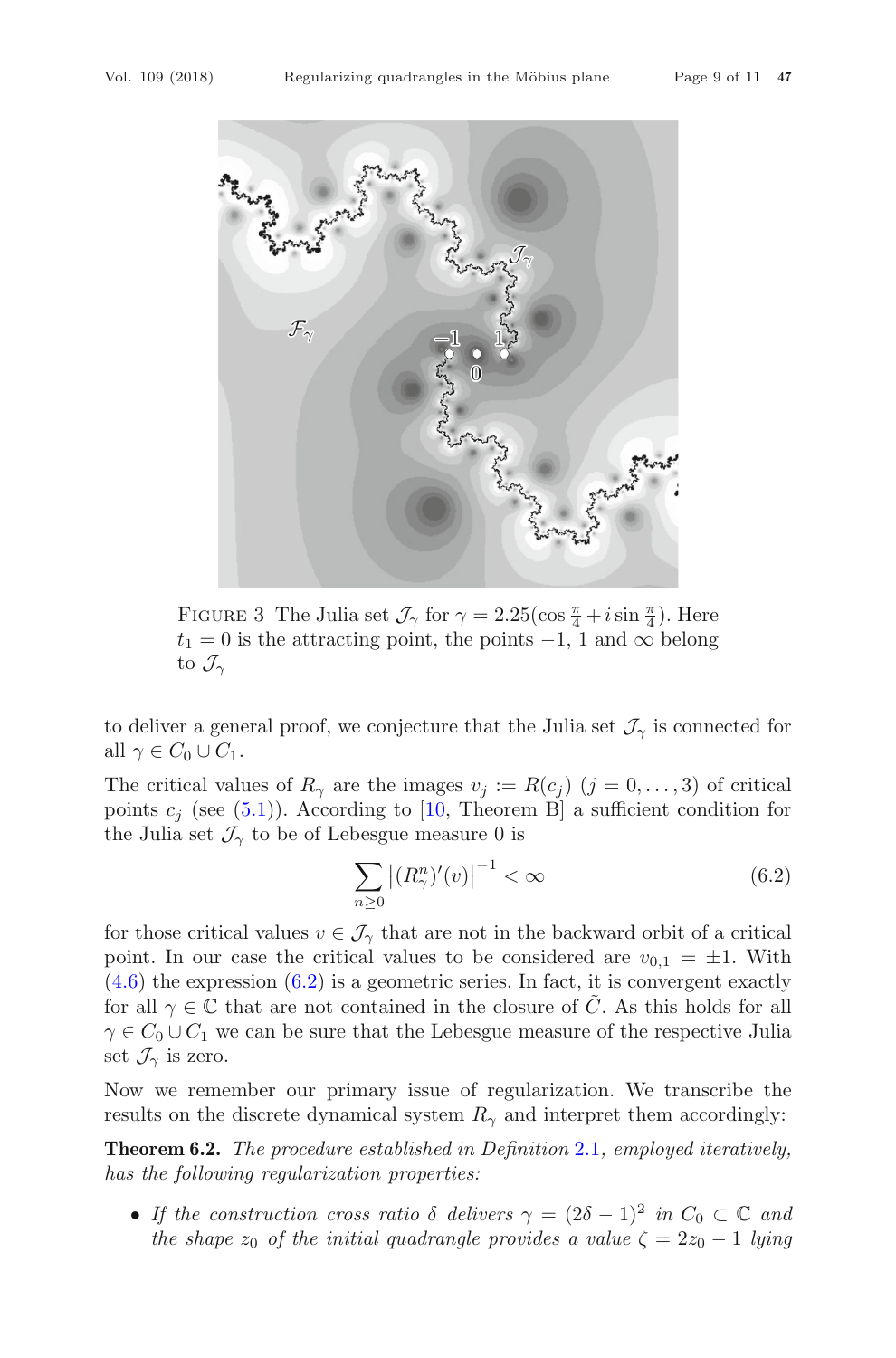*in the Fatou set*  $\mathcal{F}_{\gamma}$ *, the procedure regularizes towards the shape*  $z^* = \infty$ *. This is the shape of regular quadrangles of second kind with*  $\mathbf{p}_0 = \mathbf{p}_2$  *and*  $p_1 = p_3$ .

• *If the construction cross ratio*  $\delta$  *delivers*  $\gamma = (2\delta - 1)^2$  *in*  $C_1 \subset \mathbb{C}$  *and the shape*  $z_0$  *of the initial quadrangle provides a value*  $\zeta = 2z_0 - 1$  *lying in the Fatou set*  $\mathcal{F}_{\gamma}$ *, the procedure regularizes towards*  $\zeta = 0$ *, i.e.*  $z^* = \frac{1}{2}$ *. This is the shape of regular quadrangles of first kind.*

*In both cases the exceptional shapes*  $z_0$  *(where no regularization happens) are exactly those with*  $\zeta = 2z_0 - 1$  *lying in the corresponding Julia set*  $\mathcal{J}_{\gamma}$ *. The sets of exceptional values*  $\zeta$  *have Lebesgue measure zero for any*  $\gamma \in C_0 \cup C_1$  *(see also Figs.* [2](#page-7-1), [3](#page-8-0)*). For the respective values*  $\delta$  *any quadrangle with generic shape* z<sup>0</sup> *is regularized by our procedure.*

## **7. Conclusions**

We have created a procedure (Definition [2.1\)](#page-1-3) based on a parameter  $\delta \in \mathbb{C}$  which – if applied iteratively – is capable of regularizing a quadrangle. We proved a regularization theorem: If the parameter  $\delta$  delivers a value  $\gamma = (2\delta - 1)^2$  lying in  $C_0 \subset \mathbb{C}$  or  $C_1 \subset \mathbb{C}$  (see [\(4.5\)](#page-5-3)) then the procedure regularizes any generic quadrangle.

The results on our procedure regularizing quadrangles obviously begs the question whether adequate considerations can be applied to *n*-gons for  $n \geq 5$ ; this question leads to complex discrete dynamics in dimension  $n - 3$ .

## **Acknowledgements**

Open access funding provided by Graz University of Technology. The authors thank the editor and the reviewers for valuable suggestions for improvement.

#### **Compliance with ethical standards**

**Conflict of interest** On behalf of all authors, the corresponding author states that there is no conflict of interest.

**Open Access.** This article is distributed under the terms of the Creative Commons Attribution 4.0 International License [\(http://creativecommons.org/licenses/](http://creativecommons.org/licenses/by/4.0/)  $by/4.0$ , which permits unrestricted use, distribution, and reproduction in any medium, provided you give appropriate credit to the original author(s) and the source, provide a link to the Creative Commons license, and indicate if changes were made.